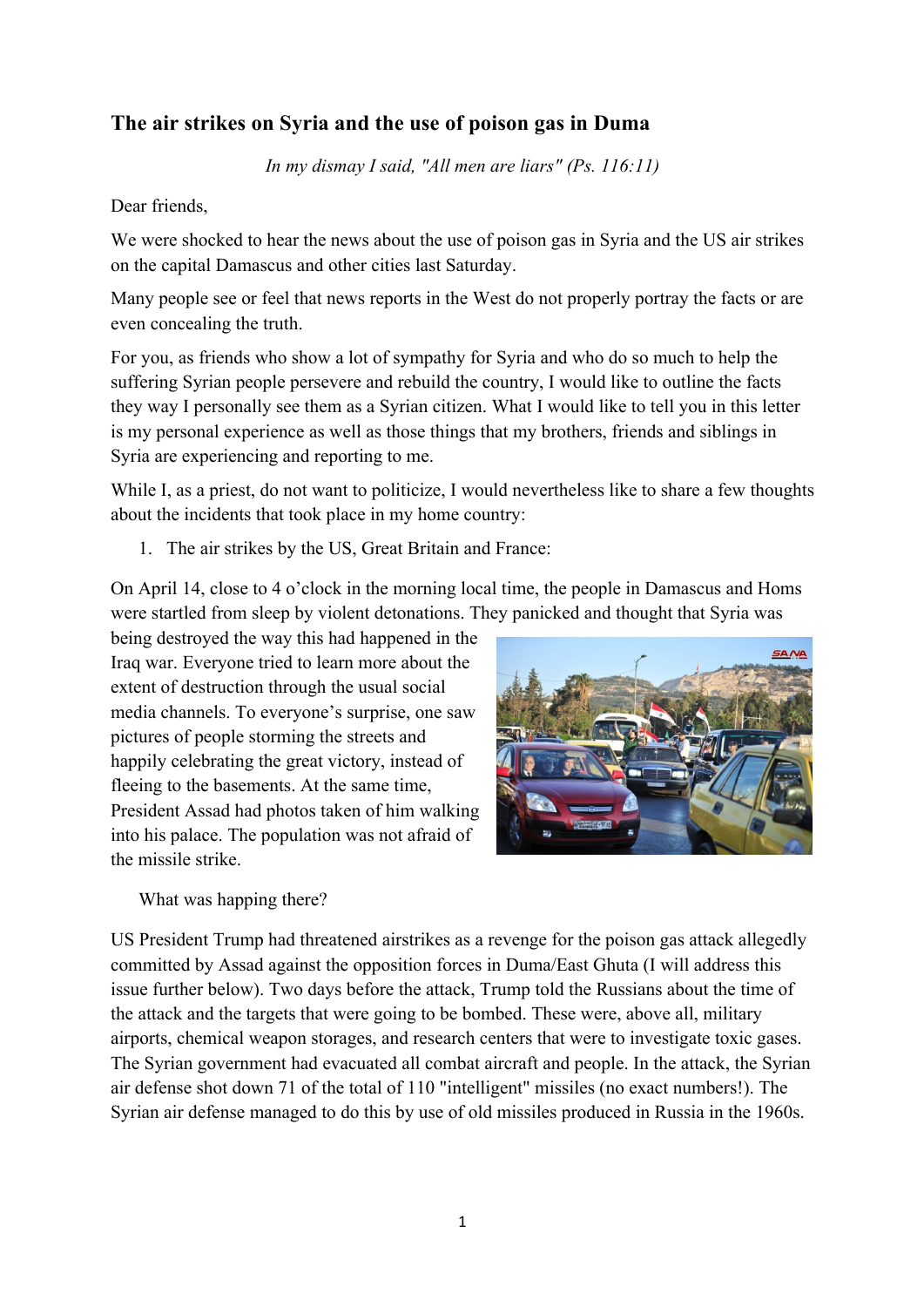It is interesting to note that only 9 of the intelligent missiles hit the intended targets. Many of the missiles were distracted. The targets that were hit included a research center near



Damascus in Barzeh and the Mazzeh military airbase in Damascus, which had been bombarded several times before by Israel, but no chemical plant. The damage was minimal. There were 3 injured persons in Homs, and some buildings were destroyed, but some had already been damaged before. No one in Syria understood the purpose of the attack. The only explanation for this was that Trump and his allies received from Saudi Arabia an amount

in the billion \$ range for performing the attack.

The Syrian army had managed to free East Ghuta from the grip of the rebels. The last remaining brigade was the "Islamic Army", which is supported by Saudi Arabia. This brigade had appealed to the so-called "International World Community" and called for quick help on the grounds that if Duma falls, then the whole "revolution" would be ended. The West could not find a reason to legitimize the attack on the Syrian army, except for the "poison gas story".

2. Use of toxic gas in Duma:

In this respect, the Syrian army is presented as strategically stupid. An army that has, for 7 years, defied an unscrupulous enemy, an enemy supported by many nations of the world, and has fought against world terrorism, is said to have committed such a dilettante error right at the moment of victory. It is hard to understand why poison gas should be used against rebels who have already surrendered. Western news reports contain facts that are logically incomprehensible. There have, for example, only been pictures of young children as victims of the alleged poison gas attack. One doesn't see a single photograph of injured rebels, as if this bomb had been targeted exclusively at children. It may be true that the children who were shown were indeed killed by poison gas. The question is, who killed them and where did this happen? Normally, small children are with their parents. Where are these parents who can tell us what really happened? If these children have no parents, then the question arises: Who are these children? There are no names mentioned, although it is usual for the opposition to announce the names of the "martyrs" on Facebook.

When Duma was freed, most of the rebels and their families moved to northern Syria. The locals stayed and were questioned about their behavior in the alleged poison gas attack by the government. Many said they did not know about it. Others had only heard about it but did not know where the attack had occurred (these interviews were conducted by n-tv). The way in which the alleged poison gas victims were treated, namely with water, also seemed strange. Duma has an extension of less than 20  $\text{km}^2$ . If the government uses poison gas there, it has to expect that the strong wind in the area will affect all neighboring communities. The whole story sounded implausible to the Syrian people. Many of the people in Duma who had been liberated from the rebel siege received medical treatment. None of these had any symptoms of poison gas damage. According to information circulating on Facebook, the Syrian